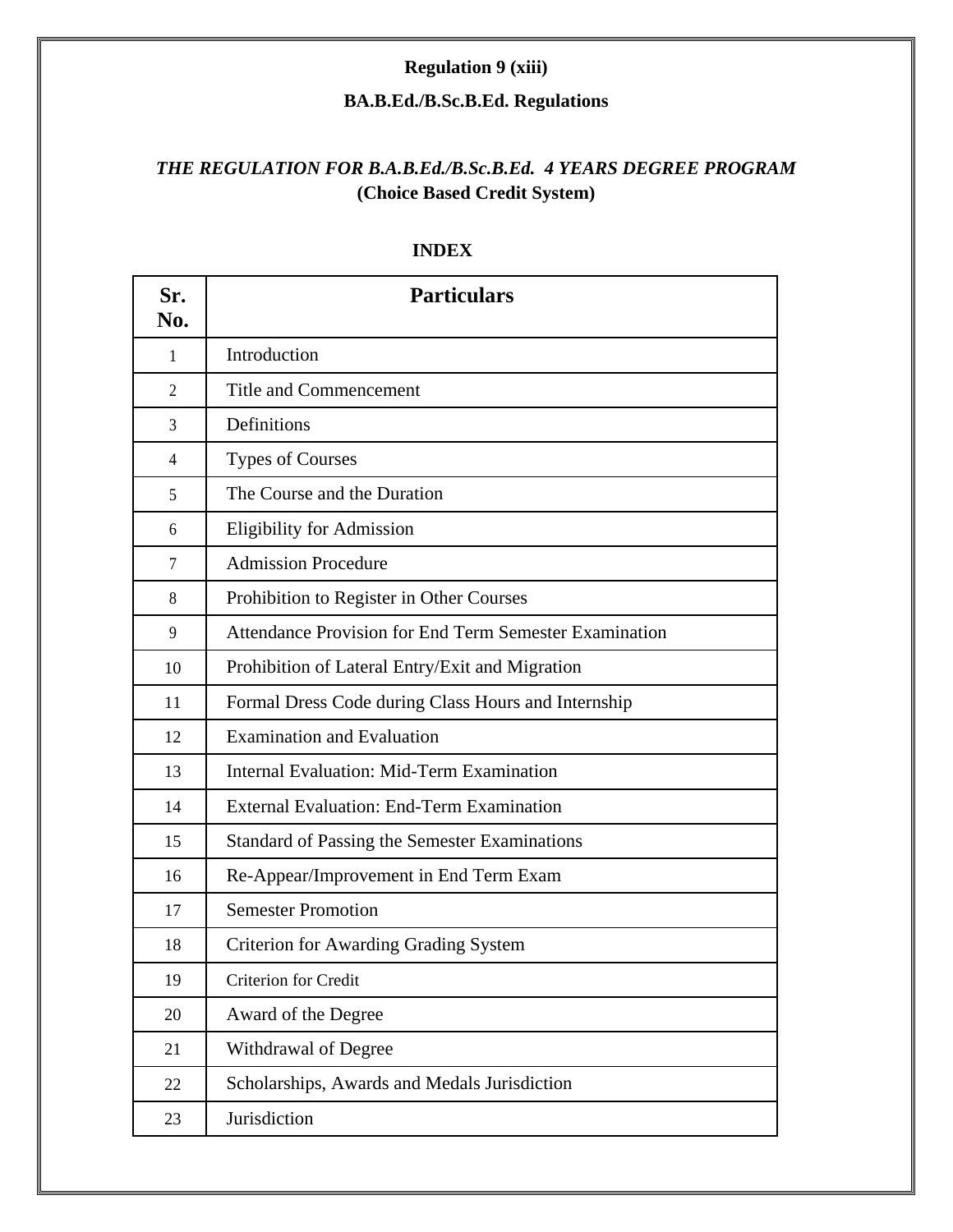# *THE REGULATION FOR B.A.B.Ed./B.Sc.B.Ed. 4 YEARS DEGREE PROGRAMME\* (CHOICE BASED CREDIT SYSTEM)*

# **1. INTRODUCTION**

Jagan Nath University has a strong commitment to encourage the students to be global citizen, serving the human beings at large through the noble profession of teaching. A Bachelor of Arts is a broad interdisciplinary undergraduate degree program encompassing general education, electives and major area of study courses. As opposed to a Bachelor of Arts/Science program, B.A.B.Ed./B.Sc.B.Ed. programs generally give you more flexibility in choosing your courses and are less specialized. By taking courses in the arts and humanities, you can deepen your cultural understanding and awareness, in addition to developing analytical, critical thinking, written and communication skills.

Jagan Nath University is offering B.A.B.Ed./B.Sc.B.Ed. programme as per the guidelines of UGC. Recently, the University Grants Commission (UGC) and has stressed on speedy and substantive academic and administrative reforms in higher education for promotion of quality and excellence. The Action Plan proposed by UGC through its guidelines delimits the need to consider and adopt Semester System, Choice Based Credit System (CBCS) and Flexibility in Curriculum Development and Examination Reforms in terms of adopting Continuous Evaluation Pattern by reducing the weightage on the semester-end examination so that students enjoy a de-stressed learning environment.

#### **2. TITLE AND COMMENCEMENT**

2.1. This Regulation shall be called *THE REGULATION FOR B.A.B.ED./B.SC.B.ED. FOUR YEARS DEGREE PROGRAMME (CHOICE BASED CREDIT SYSTEM)* 

2.2. This Regulation shall come into force with effect from the academic year 2016-2020. **3. DEFINITIONS** 

- a) **Programme:** means an educational programme leading to award of B.A.B.ED/B.SC. B.ED. 4 years Degree.
- b) **Academic Year:** means Three consecutive (one odd + one even) semesters constitute one academic year.
- c) **Choice Based Credit System (CBCS):** The CBCS provides choice for students to select from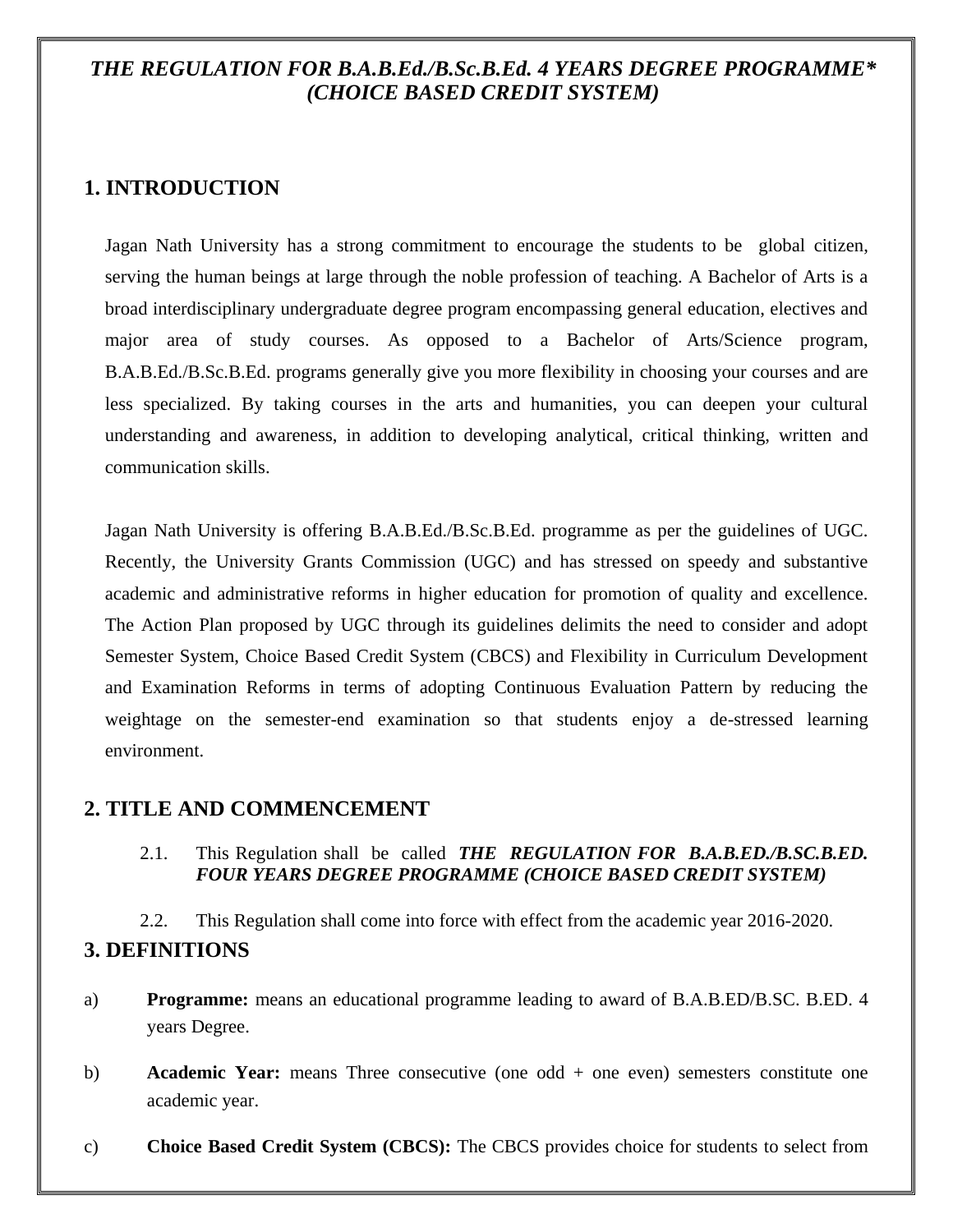the prescribed courses [Core, Elective, Ability Enhancement Compulsory (AECC) & Skill Enhancement (SEC) ]

- d) **Course:** Usually referred to, as 'papers' is a component of a programme. All courses need not carry the same weight. The courses should define learning objectives and learning outcomes. A course may be designed to comprise lectures/ tutorials/ field work/ outreach activities/ project work/ viva/ seminars/ term papers/assignments/ presentations/self-study etc. or a combination of some of these.
- e) **Credit Based Semester System (CBSS):** Under the CBSS, the requirement for awarding a degree is prescribed in terms of number of credits to be completed by the students.
- f) **Credit Point:** It is the product of grade point and number of credits for a course.
- g) **Credit:** A unit by which the course work is measured. It determines the number of hours of instructions required per week. One credit is equivalent to one hour of teaching (lecture or tutorial) or two hours of practical work/field work per week.
- h) **Cumulative Grade Point Average (CGPA):** It is a measure of overall cumulative performance of a student over all semesters. The CGPA is the ratio of total credit points secured by a student in various courses in all semesters and the sum of the total credits of all courses in all the semesters. It is expressed up to two decimal places.
- i) **Grade Point:** It is a numerical weight allotted to each letter grade on a 10-point scale.
- j) **Letter Grade:** It is an index of the performance of students in a said course. Grades are denoted by letters  $O, A+, A, B+, B, C, P$  and F.
- k) **Semester Grade Point Average (SGPA):** It is a measure of performance of work done in a semester. It is ratio of total credit points secured by a student in various courses registered in a semester and the total course credits taken during that semester. It shall be expressed up to two decimal places.
- l) **Semester:** Each semester will consist of 18 weeks of academic work equivalent to 90 actual teaching days and 3-4 weeks approximately of examination etc. The odd semester may be scheduled from July to December and even semester from January to June.
- m) **Transcript or Grade Card or Certificate:** Based on the grades earned, a grade certificate shall be issued to all the registered students after every semester. The grade certificate will display the course details (code, title, number of credits, grade secured) along with SGPA of that semester and CGPA earned till that semester.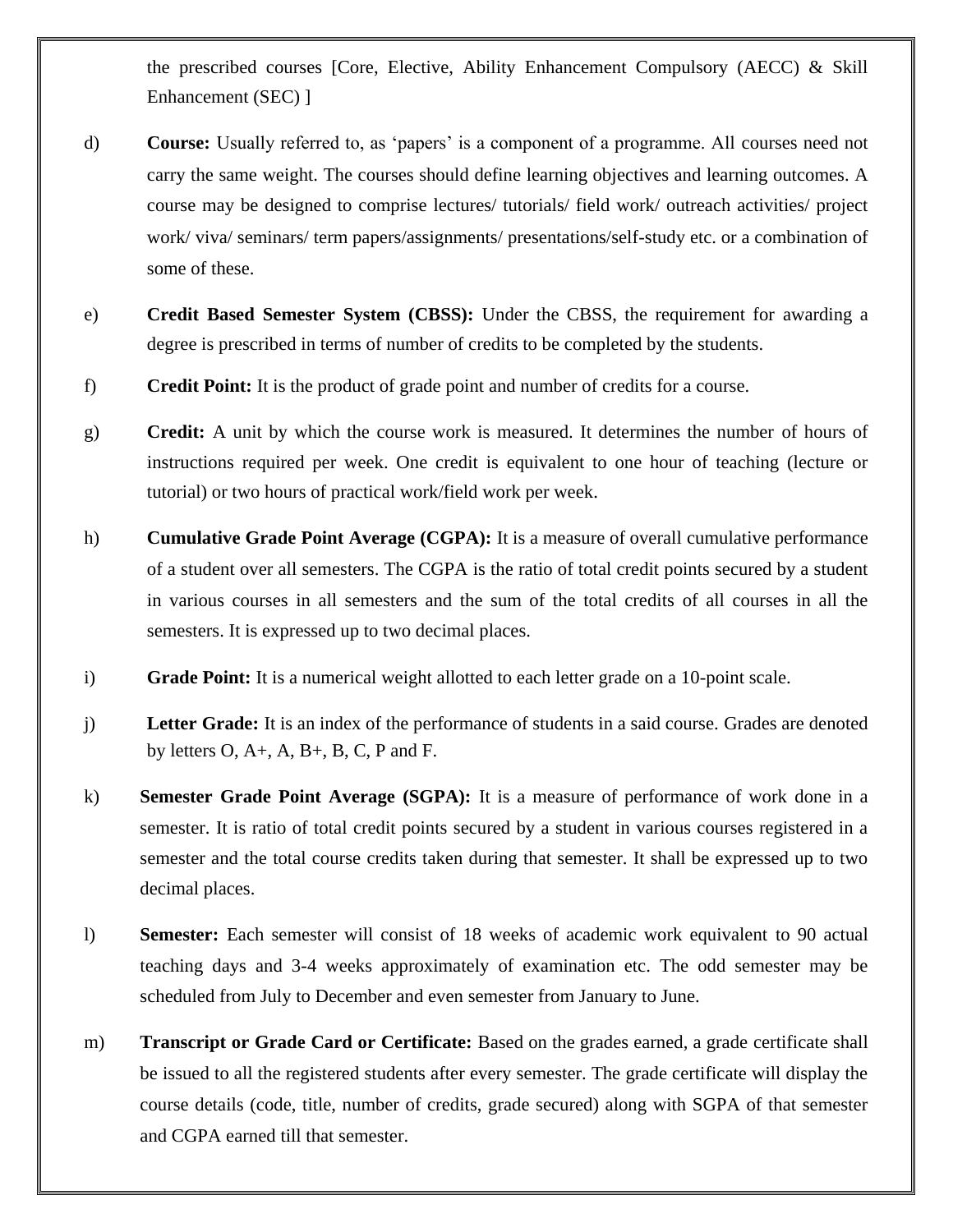- n) **External Examiner**: shall mean an examiner who is not the employee of the University.
- o) **Student:** shall mean a person admitted to the Faculty/ Schools of the University for any of the academic programmes to which this policy is applicable.
- p) **University:** shall mean Jagan Nath University, Bahadurgarh.
- q) **Internal Evaluation:** Continuous Assessment Test conducted during the semester.
- r) **External Evaluation:** End-Term examination held at the end of each semester.
- s) **Rounding off Marks:** shall mean, that if part is one-half or more, its value shall be increased to one and if part is less than half then its value shall be ignored for getting letter grade and grade point.
- t) **Enrollment:** shall mean the student taking admission and registered for pursuing a programme at Jagan Nath University
- u) **Migration:** shall mean the student of Jagan Nath University migrating to another University/Institute or the student of other University/Institute taking admission to Jagan Nath University.

# **4. TYPES of COURSES**

Courses in a programme may be of four kinds: Core, Elective, Ability Enhancement & Skill Enhancement.

#### **a) Core Course:-**

There may be a Core Course in every semester. This is the course which is to be compulsorily studied by a student as a requirement to complete the programme in a said discipline of study.

#### **b) Elective Course:-**

Elective course is a course which can be chosen from a pool of papers. It may be

Supportive to the discipline of study

Providing an expanded scope

#### **c) Skill Enhancement Courses (SEC):-**

SEC Courses provide value based and/or skill based knowledge and may content both Theory and /Field Work. The main purpose of these courses is to provide students life- skills in handson mode so as to increase their employability.

# **5. THE COURSE AND THE DURATION**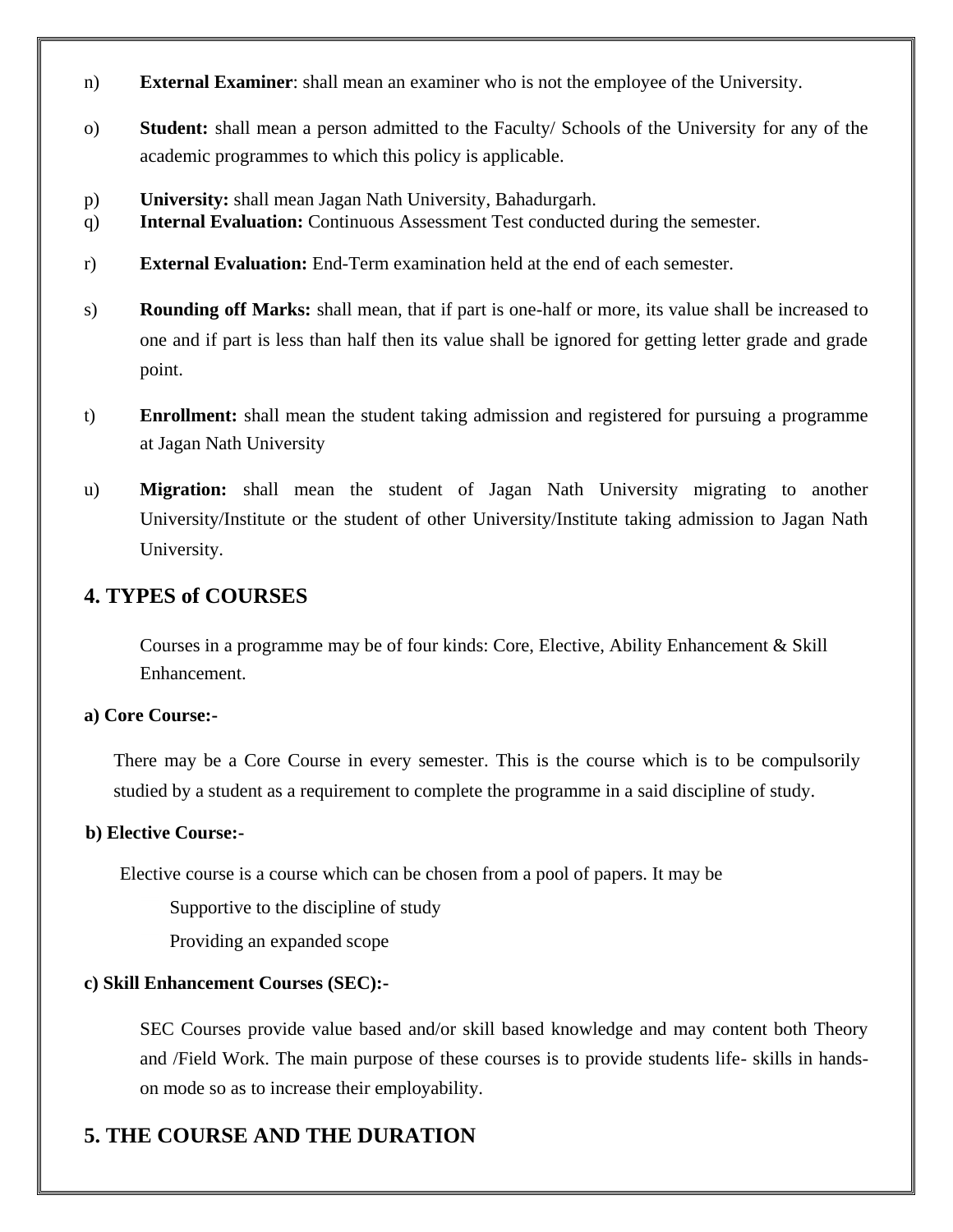- (a) There shall be a 4-Yeasr Course leading to the degree of B.A.B.ED/B.SC.B.ED.
- (b) The duration of the B.A.B.ED/B.SC.B.ED. Course shall be four academic years consisting of eight semesters.
- (c) Each Academic Year shall be divided into two Semesters, i.e. July to December and January to June.
- (d) Each Semester shall consist of minimum 18 weeks with 36 class-hours per week including tutorials, field engagement activities, guest lectures and seminars.
- (e) The Courses and the syllabi shall be designed by the expert panel drawn both From academia and corporate be reviewed and approved by the Board of Studies of the Department time to time.

#### **6. ELIGIBILITY FOR ADMISSION**

(a) Candidates with at least forty percent mark either in the 10+2 in Sciences/Commerce/Social Sciences/ Humanity is eligible for admission to the programme.

(b) The reservation and relaxation for SC/ST/OBC/PWD and other categories shall be as per the rules of the Central Government / State Government, whichever is applicable.

#### **7. ADMISSION PROCEDURE**

- 7.1 Admission shall be made strictly on merit by the university admission committee either by holding written admission test, and interview of the candidates.
- 7.2 The result of the admission test, in order of merit, shall be notified in the office notice board and university website. Any selected student who fails to pay his/her admission fee and other charges by the date fixed for such payment shall forfeit his/her claim for admission.

# **8. PROHIBITION TO REGISTER IN OTHER COURSES**

The candidates admitted to the Course, shall not be allowed to pursue any other course except certificate course in any Indian or Foreign language or computer application being conducted by this University on part-time basis in the evening or through Distance Learning with prior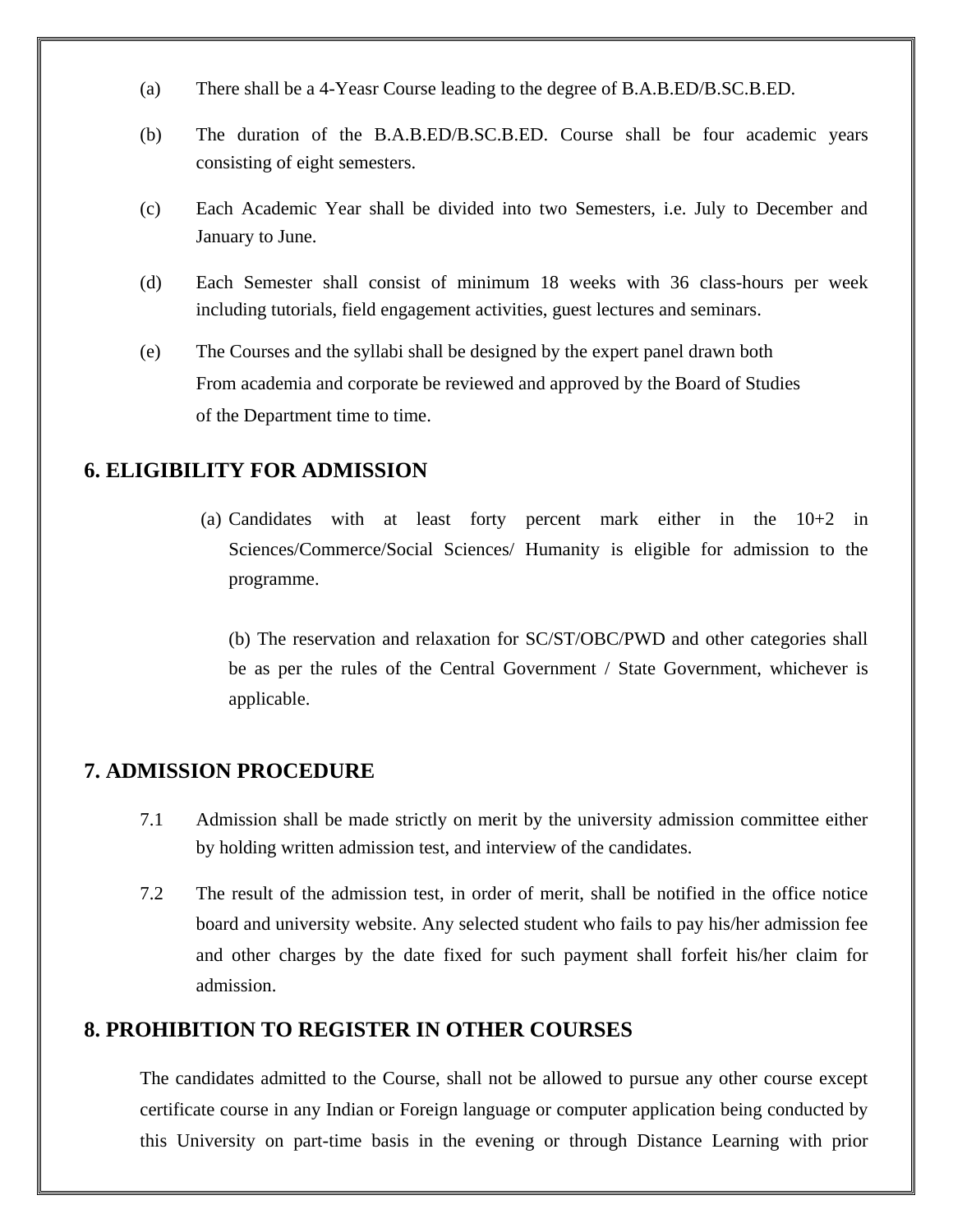permission of the Dean / HOD, Faculty of Social Sciences otherwise his candidature form B.A.B.EDB.SC.B.ED. 4-Years Degree Education Course will be cancelled forthwith.

# **9. ATTENDANCE PROVISION FOR END TERM SEMESTER EXAMINATION**

- 9.1 No student shall be allowed to appear in the end term semester examination in a paper if he/ she has not attended minimum of 75% of the classes held in the paper concerned including tutorials, assignments/projects, field engagement etc. conducted in respect of that paper.
- 9.2 If a student for any exceptional reason fail to attend 75% of the classes held in any paper, the Dean / HOD of the department may allow him/ her to take the examination if he/she attended at least 65% of the classes held in the paper concerned and attended 75% of classes in all the papers taken together.

Provided that if the percentage of attendance is deficient on account of:-

- (i) Participation in Inter-University, University or Inter-Collegiate Sports tournaments/Youth Festivals /University Level Debates/ Cultural Activities, National and International Tournaments, with the previous sanction of the Dean/HOD of Faculty of Education.
- (ii) Voluntary donation of blood certified by a Government Doctor of Gazetted rank or University medical officer.
- (iii) Attendance and/or participation in International**/**National/State level competitions/Debate competitions/Seminars/Workshops/Conferences;
- (iv) Attendance at the extension lecture (s) organized by the Faculty of Education.

Credit may be given for the number of days on which lectures were delivered or sessional /practical work done during the period of attendance or participation aforesaid, provided that the total period of absence shall not exceed 15 days in a semester.

# **10. PROHIBITION OF LATERAL ENTRY/EXIT AND MIGRATION**

- 10.1 There shall be no lateral entry or exit at any intermediary stage of B.A.B.ED.B.SC.B.ED. Degree course.
- 10.2 However the migration may be allowed as per University Rule.

# **11. FORMAL DRESS CODE DURING CLASS HOURS AND INTERNSHIP**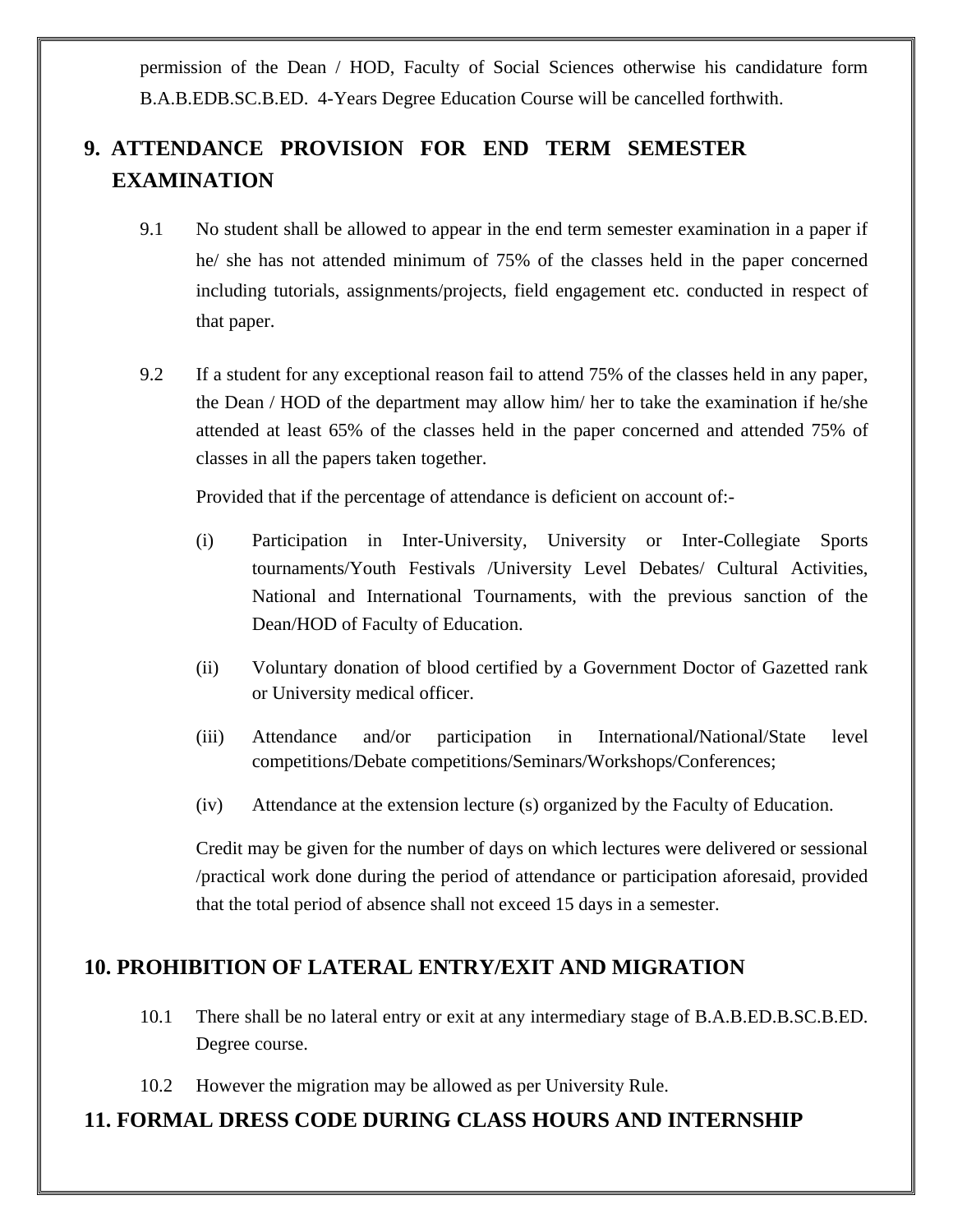Formal Dress Code shall be applicable during the during internship and in departmental activities as follows:

**For Boys**: Formal shirt, trouser and shoes. **For Girl students:** Formal suit or saree.

# **12. EXAMINATION AND EVALUATION**

- 12.1 The medium of instructions and examination shall be English
- 12.2 Candidates shall be examined according to the scheme of examination and syllabus as approved by the Academic Council from time to time.
- 12.3 To pass each semester examination, a candidate must obtain at **least 40%** marks in written paper, practical work /Viva-Voce.
- 12.4 Each theory paper for the respective semester examination shall be set and evaluation of the answer books shall be done as per the University rules.
- 12.5 The assessment of End Term Semester Examination will be made out of 70 (Seventy) marks in Theory Papers and Internal evaluation of 30 (Thirty) marks shall be made by the subject teacher, teaching the paper in accordance with the following rules:

| Mid-Term<br>Test | <b>Normalised Mid-</b><br><b>Term Marks</b><br>(A) | <b>Assignments</b><br>(B) | <b>Semester</b><br><b>Attendance</b><br>(C) | <b>Total</b><br>$(A+B+C)$ |
|------------------|----------------------------------------------------|---------------------------|---------------------------------------------|---------------------------|
| 50 Marks         | To be normalized to 15<br>marks                    | 5 Marks                   | 10 Marks                                    | 30 Marks                  |

Criteria for Awarding Semester Attendance Marks will be as prescribed by the University as follows:

| a. Attendance above 95%               | : 10 Marks      |
|---------------------------------------|-----------------|
| Attendance between 91% to 95%<br>h.   | : 9 Marks       |
| c. Attendance between 86% to 90%      | : 8 Marks       |
| Attendance between 81\% to 85\%<br>d. | $\cdot$ 7 Marks |
| e. Attendance between 75% to 80%      | : 6 Marks       |
| Attendance between 65% to 74%<br>£    | : 5 Marks       |

12.6 The Dean/HOD will preserve the records of the sessional/practical work up to six months from the date of the declaration of the concerned semester examination.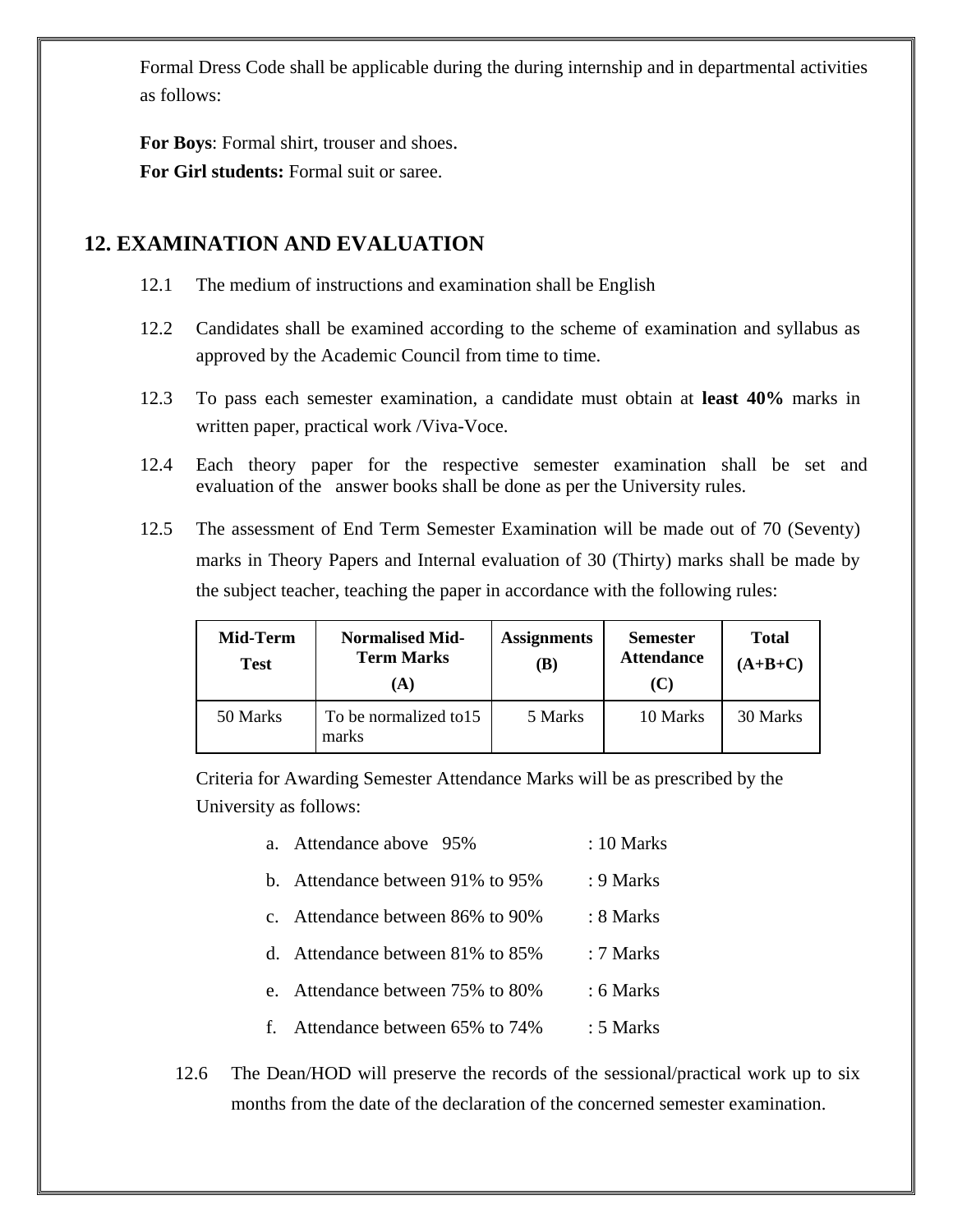# **13. INTERNAL EVALUATION: MID-TERM EXAMINATION**

- a) The schedule of Mid-Term tests shall be notified to the students by the University.
- b) Questions papers for mid-term tests shall be set by the internal examiner from the 50% of the syllabus of the course. The answer books will be assessed by the teacher concerned. The assessed answer books will be shown to the students and grievances, if any will be handled by the teacher. The marks of the mid-term tests will be forwarded to the Controller of Examinations by the Head of the Department through the Dean of the Faculty.
- c) No remedial Mid-Term Tests would be conducted.

# **14. EXTERNAL EVALUATION: END-TERM EXAMINATION**

- a) The End Term examinations shall ordinarily be held at the end of every semester i.e. **November-December** or **May-June,** as the case may be, as per the schedule to be notified by the Controller of Examination. The dates for the practical examinations would be decided by the HODs of respective departments in consultation with the Dean of the Faculty.
- b) The examiners for the end-term examination will be appointed by the Vice-Chancellor from the panel of the examiners to be supplied by HOD / DEAN.
- c) At least 50% of the paper setters for the end-term examination will be External Examiners.
- d) The manuscript of the question paper set by the examiner will be moderated by the Moderation Committee consisting of (i) Dean of Faculty (ii) HOD of the Department .After modifications, if needed; it will be handed over to the COE for printing and conduct of examinations.
- e) The answer books will be evaluated by the persons who set the question paper. In case of his inability to assess the answer books, for whatever reasons, the Vice-Chancellor may get them assessed by any other examiner from the Panel or Internal Examiner.

### **15. STANDARD OF PASSING THE SEMESTER EXAMINATIONS**

A candidate, who fails in a semester examination, shall be exempted from re-appearing in the paper(s) in which he may have obtained at least 40% marks. Such a candidate shall be allowed to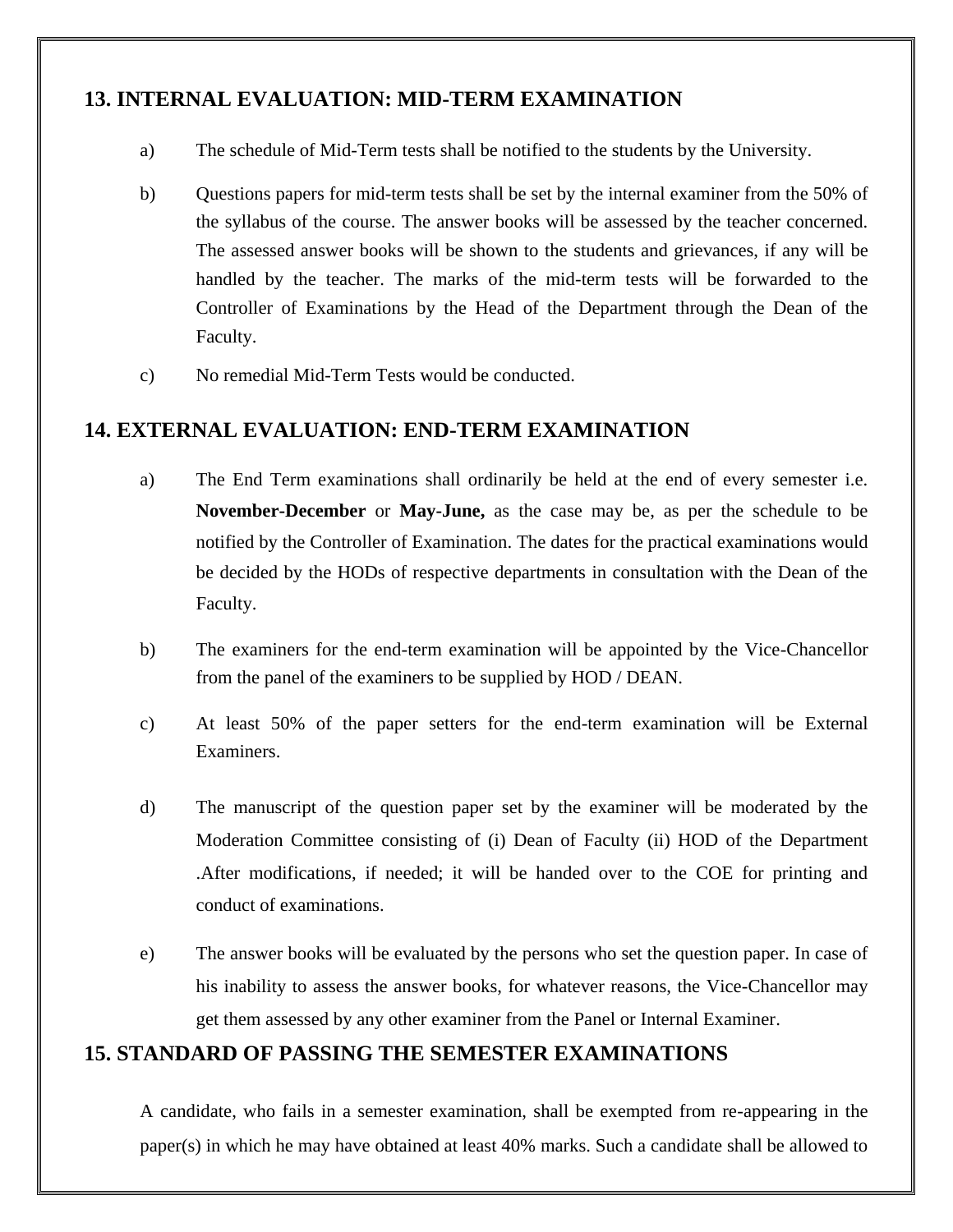appear, for passing in the remaining paper(s), only at the next respective semester examinations.

Provided that a candidate for the B.A.B.ED/B.SC.B.ED 4-Years Course must pass all the examinations, i.e., I/II/III/ IV/V/VI/VII/VIII within tfour years of his admission to the first year class of the course failing which he will be deemed to be unfit for the course and shall not be allowed to appear as a regular student or as an ex-student unless has been otherwise allowed by the Academic Council of the University.

### **16. RE-APPEAR/IMPROVEMENT IN END TERM EXAM**

- a) The re-appear/improvement in End Term Examinations for Odd semester will be held along with the Odd Semester regular End Term examinations and for Even Semester with End Term examinations along with Even Semester regular End Term examinations.
- b) A student who has to re-appear/improve in an End-Term examination shall be examined as per the syllabus, which was in force at the time when he/she took the examination.
- c) A candidate, who fails in a semester examination, shall be exempted from re-appearing in the paper(s) in which he may have obtained min. pass marks. Such a candidate shall be allowed to appear, for passing in the remaining paper(s), only at the next respective semester examinations.
- d) A candidate, who has passed in a paper, may be allowed to improve the paper(s), only in the next respective semester examinations.
- e) The previous internal marks already obtained by the student shall be taken into account without any modification.

### **17. SEMESTER PROMOTION**

- (a) A candidate who has appeared and failed or having been eligible but did not appear in the end term semester examination shall be promoted to the next higher semester.
- (b) The candidate will get automatically promoted to the higher semester. But he/she is required to pass the complete course in n+4 semesters, where n is the actual duration of the programme.

# **18. CRITERION FOR AWARDING GRADING SYSTEM**

**18.1 CRITERION for Awarding SGPA and CGPA:** The criterion for awarding the Semester Grade Point Average (SGPA) and Cumulative Grade Point Average (CGPA)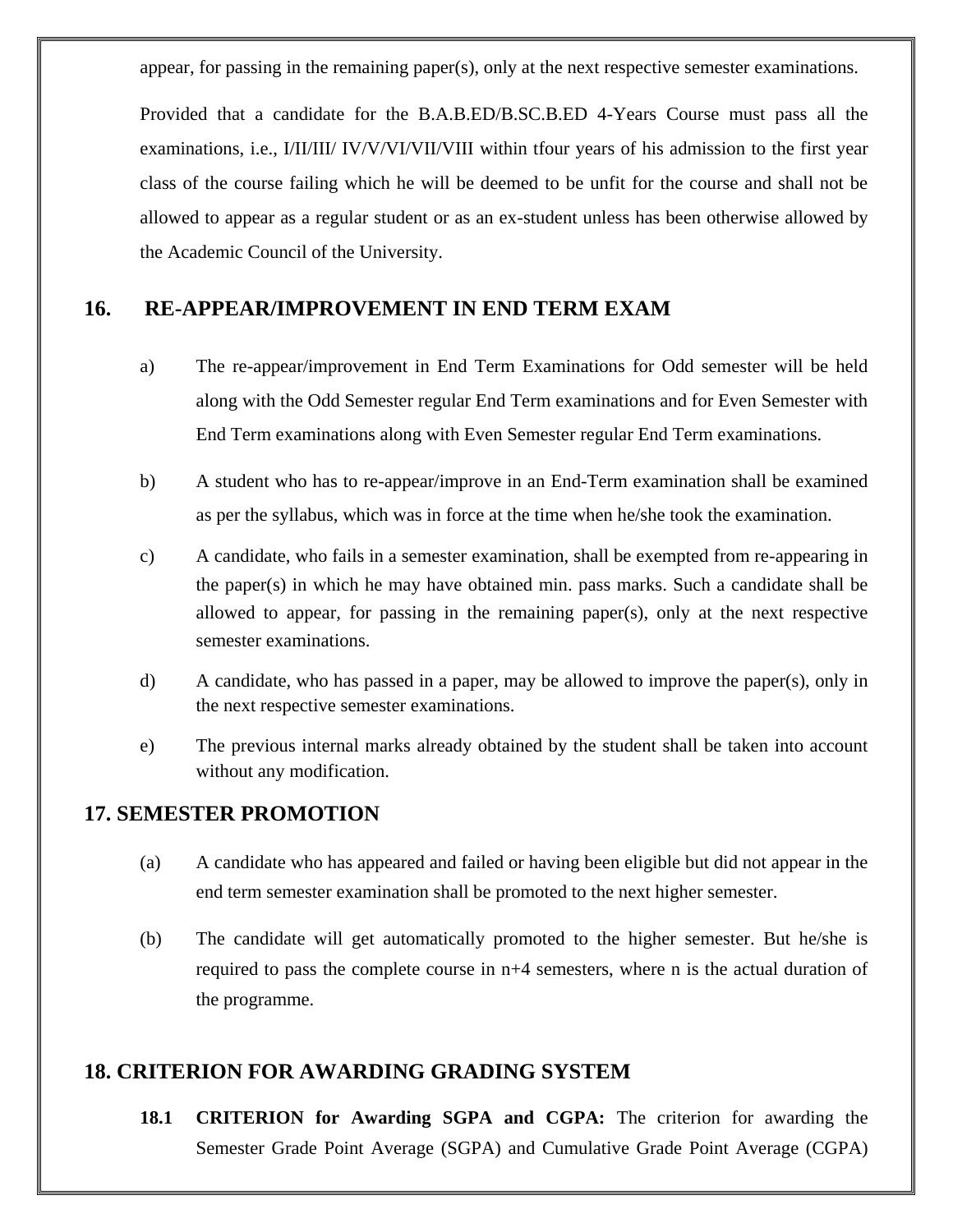for B.A.B.EDB.ED. programme shall be as follows:

- a) The criterion for passing in a subject is that a student should secure minimum 40% marks in individual paper.
- b) A student obtaining less than pass marks as specified above, in each subject (sum of internal and End-Term examinations) he will be declared fail in that subject and will have to re-appear in a End-Term examination of the course in subsequent odd / even semester end term examination, subject to maximum permissible period of n+2 years / n+4 semesters to complete the course.
- c) The University has adopted Absolute Grading System for converting marks into grades.
- d) The formula of 10- point grading system for conversion of marks obtained into Letter Grades and converting Letter Grades to Grade Point is given below:

| <b>Marks</b> | <b>Letter Grade</b> | <b>Grade Points</b> |
|--------------|---------------------|---------------------|
| 91-100       | O (Outstanding)     | 10                  |
| 81-90        | $A+(Excellent)$     | 9                   |
| 71-80        | A(Very Good)        | 8                   |
| 61-70        | $B+(Good)$          |                     |
| 51-60        | B(Above Average)    | 6                   |
| $46 - 50$    | C(Average)          | 5                   |
| $40 - 45$    | $P (Pass)*$         | 4                   |
| $0-39$       | F(Fail)             |                     |
|              | AB (Absent)         |                     |

**Table 1: Marks, Letter Grades and Grade Points**

**\*Passing Marks: , MBA- 40% in individual paper**

- d) *While converting the marks into Letter Grade, the rounding off marks must be considered.*
- e) A student obtaining Grade F shall be considered failed and will be required to reappear in the examination.
- f) For non credit courses "Satisfactory" or Unsatisfactory" shall be indicated instead of the letter grade and this will not be counted for the computation of SGPA/CGPA.
- **18.2 Computation of SGPA and CGPA :** The university has adopted UGC recommended procedure for computation of Semester Grade Point Average (SGPA) and Cumulative Grade Point Average (CGPA)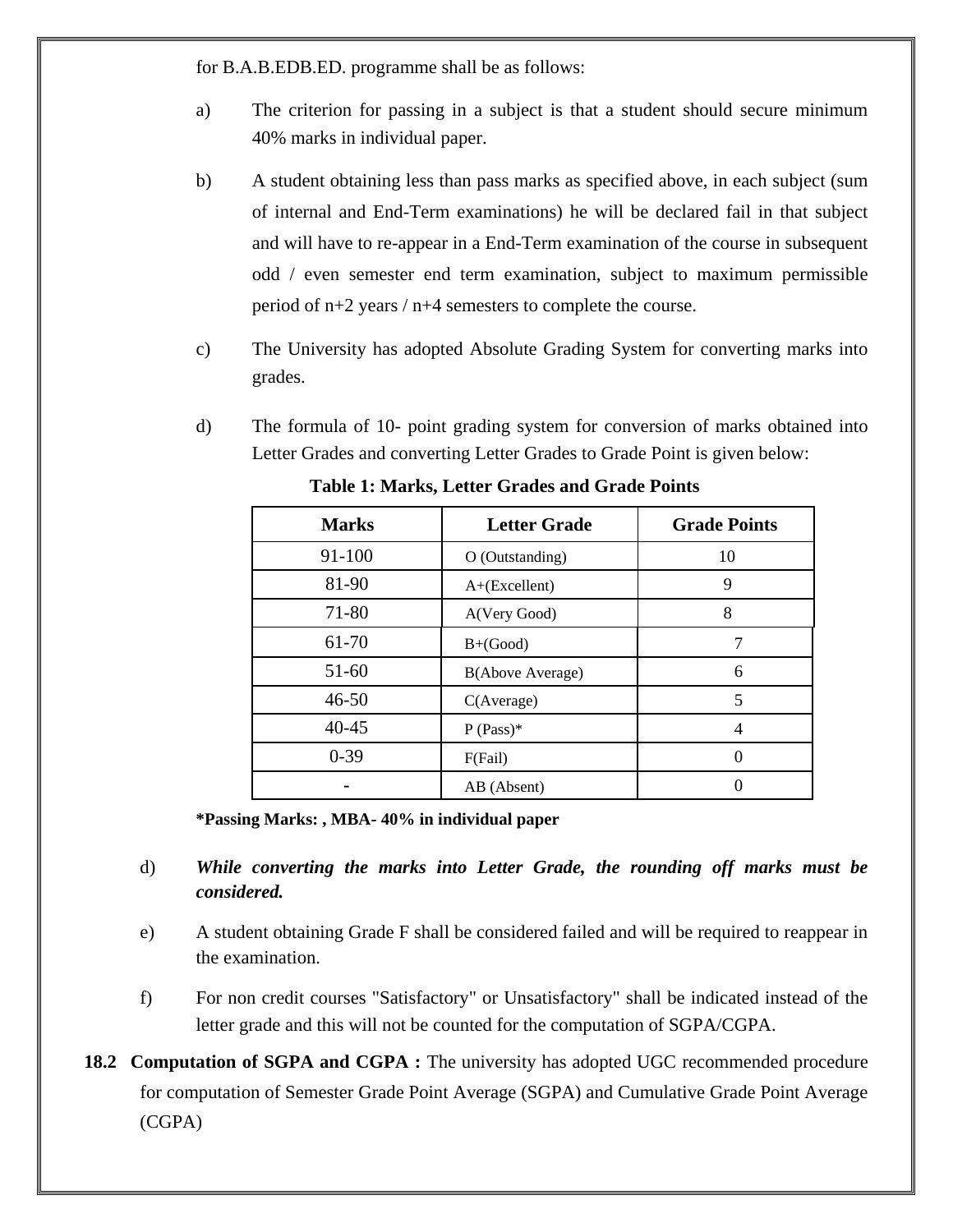a) The SGPA is the ratio of sum of the product of the number of credits with the grade points scored by a student in all the papers/ courses taken by a student and the sum of the number of credits of all the courses undergone by a student, i.e.

#### **SGPA**  $(S_i) = \sum (Ci \times G_i) / \sum Ci$

Where Ci is the number of credits of the  $i<sup>th</sup>$  course and Gi is the grade point scored by the student in the i<sup>th</sup> course. The university shall issue Semester Grade Card to the student.

b) The CGPA is also calculated in the same manner taking into account all the courses undergone by a student over all the semesters of a programme, i.e.

#### $\mathbf{CGPA} = \Sigma (\text{Ci } x \text{ Si}) / \Sigma \text{ Ci}$

Where Si is the SGPA of the ith semester and Ci is the total number of credits in that semester.

#### *c) The SGPA and CGPA shall be rounded off to 2 decimal points and reported in the transcripts.*

#### **Illustration of Computation of SGPA and CGPA and Format for Transcripts** a) **Computation of SGPA and CGPA**

| <b>SMESTERS</b>      | <b>MARKS</b> | <b>CREDITS</b> |
|----------------------|--------------|----------------|
| <b>SEMESTER I</b>    | 575          | 23             |
| <b>SEMESTER II</b>   | 575          | 23             |
| <b>SEMESTER III</b>  | 575          | 23             |
| <b>SEMESTER IV</b>   | 575          | 23             |
| <b>SEMESTER V</b>    | 675          | 27             |
| <b>SEMESTER VI</b>   | 675          | 27             |
| <b>SEMESTER VII</b>  | 700          | 28             |
| <b>SEMESTER VIII</b> | 750          | 22             |
| <b>GRAND TOTAL</b>   | 5100         | 196            |

### **19. CRITERION FOR CREDIT**

- (a) In case a student secures minimum passing marks (40% and above) in a Theory / Practical paper, he / she will earn the assigned credit of that particular paper.
- (b) A student is eligible for the award of degree, if he / she earns minimum credits required for that particular programme. However he / she have to appear in all the papers.

#### **(c) Maximum & Minimum Credits**

Each student shall be required to appear for examination in all courses. However, for the award of the degree a student shall require to secure the following minimum credits: BA/B.SC.-B.ED.=196credits